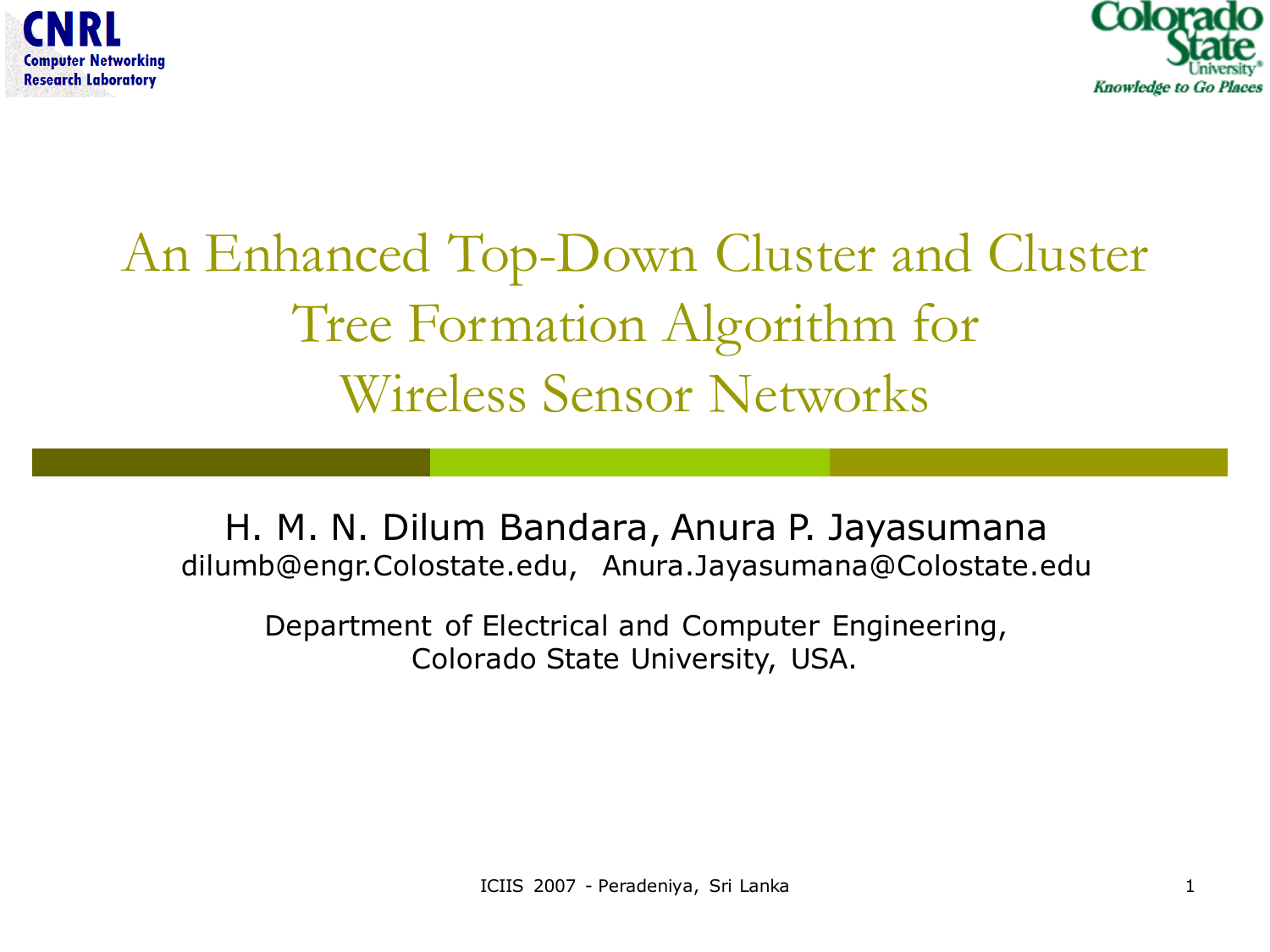

### **Outline**

- Wireless Sensor Networks (WSN)
- **D** Motivation
- □ GTC Generic Top-down Clustering algorithm
- Control of cluster & cluster tree characteristics
- Simulation results
	- **Simulator**
- **E** Conclusions & future work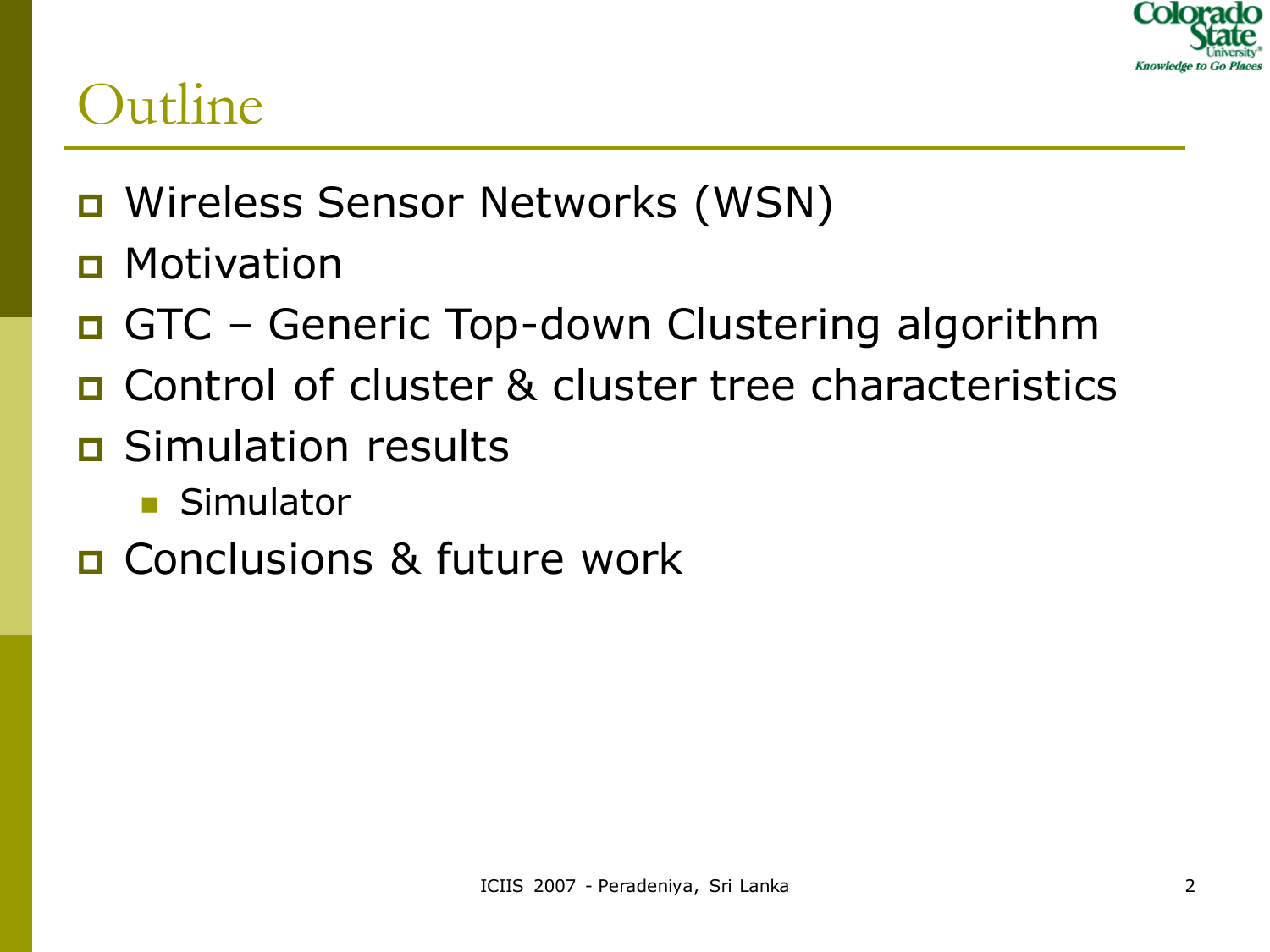

# Wireless Sensor Networks (WSN)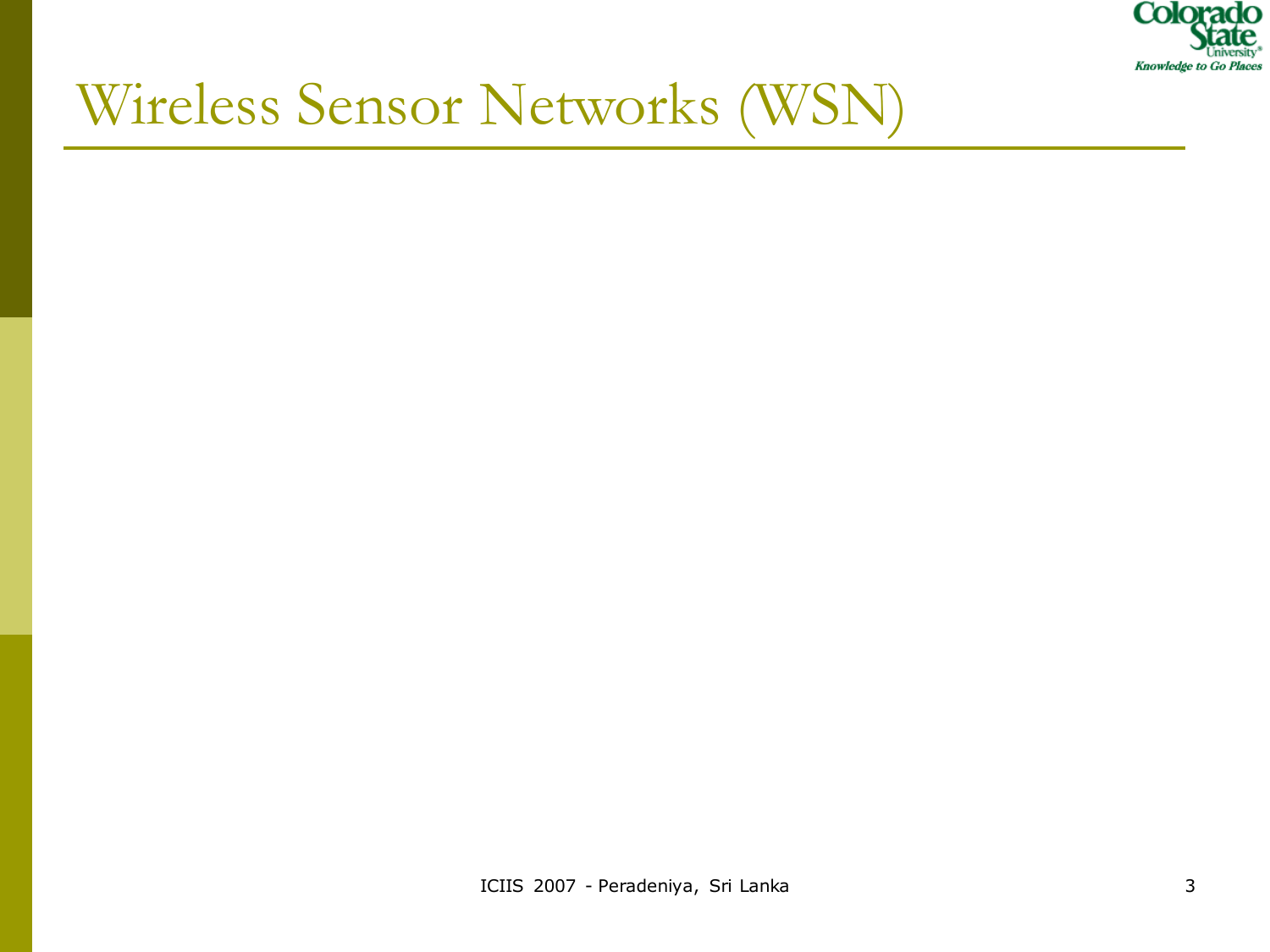



[1] www.ist-esense.org

[2] http://www.ece.gatech.edu/research/labs/bwn/UWASN/work.html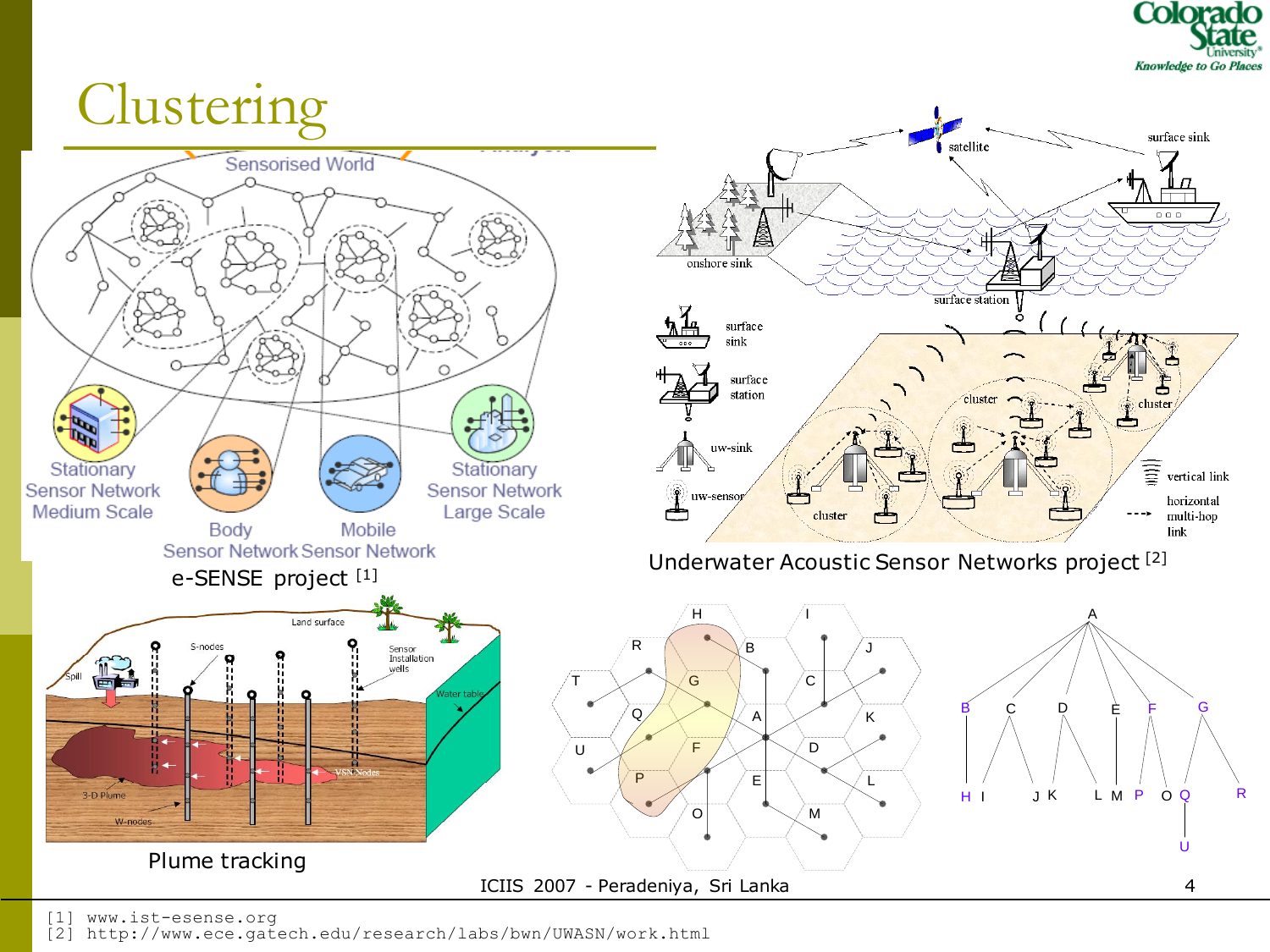

### Motivation

- □ Some structure is required in future large scale WSNs, even if they are randomly deployed
	- $\blacksquare$  Ease of administration
	- Better utilization of resources
	- Simplified routing
- a An algorithm that is independent of
	- Neighbourhood information
	- Location awareness
	- Time synchronization
	- Network topology
- Top-down clustering allow better control
	- Controlled cluster size, controlled tree formation, hierarchical naming, etc.
- An algorithm that supports the existence of multiple WSNs in the same physical region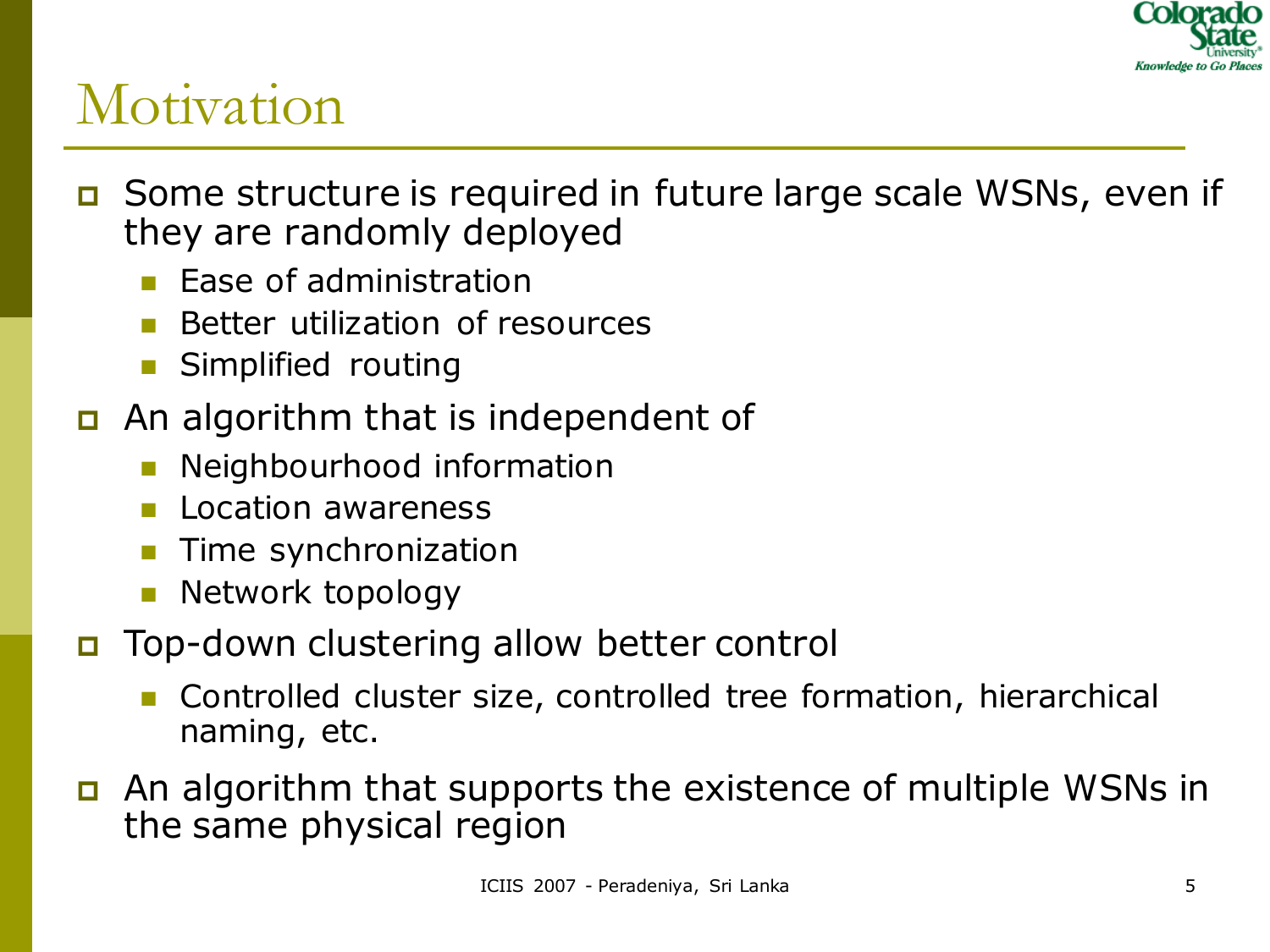

### Generic Top-down Clustering (GTC) algorithm

```
Form_cluster(NID, CID, T, N, MaxHops, TTL) {
     Wait(T)
      Broadcast_cluster(NID, CID, MaxHops, TTL)
      ack list ← Receive ack(CNID, hops, timeout, P<sub>1</sub>, P<sub>2</sub>)
      For i = 1 to N {
            CCH<sub>i</sub> ← Select candidate CH(TTL, ack list, P<sub>1</sub>, P<sub>2</sub>)
            CID_i \leftarrow Select \text{next} \quad CID()Ti ← Select_delay()
            Request form cluster (CCH<sub>i</sub>, CID<sub>i</sub>, T<sub>i</sub>, N, MaxHops, TTL)
      }
}
Join_cluster() {
      Listen broadcast cluster (NID, CID, MaxHops, TTL)
      If (hops \leq MaxHops & MyCID = 0)
            MVCID \leftarrow CID, MVCH \leftarrow NIDSend ack(CNID, Hops)
      TTL \leftarrow TTL -1If (TTL > 0)Forward broadcast cluster (NID, CID, MaxHops, TTL)
      Else { 
             Listen form cluster(CCH, CID, T, N, MaxHops, TTL, timeout)
             Form cluster (CCH, CID, T, N, MaxHops, TTL)
      }
}
```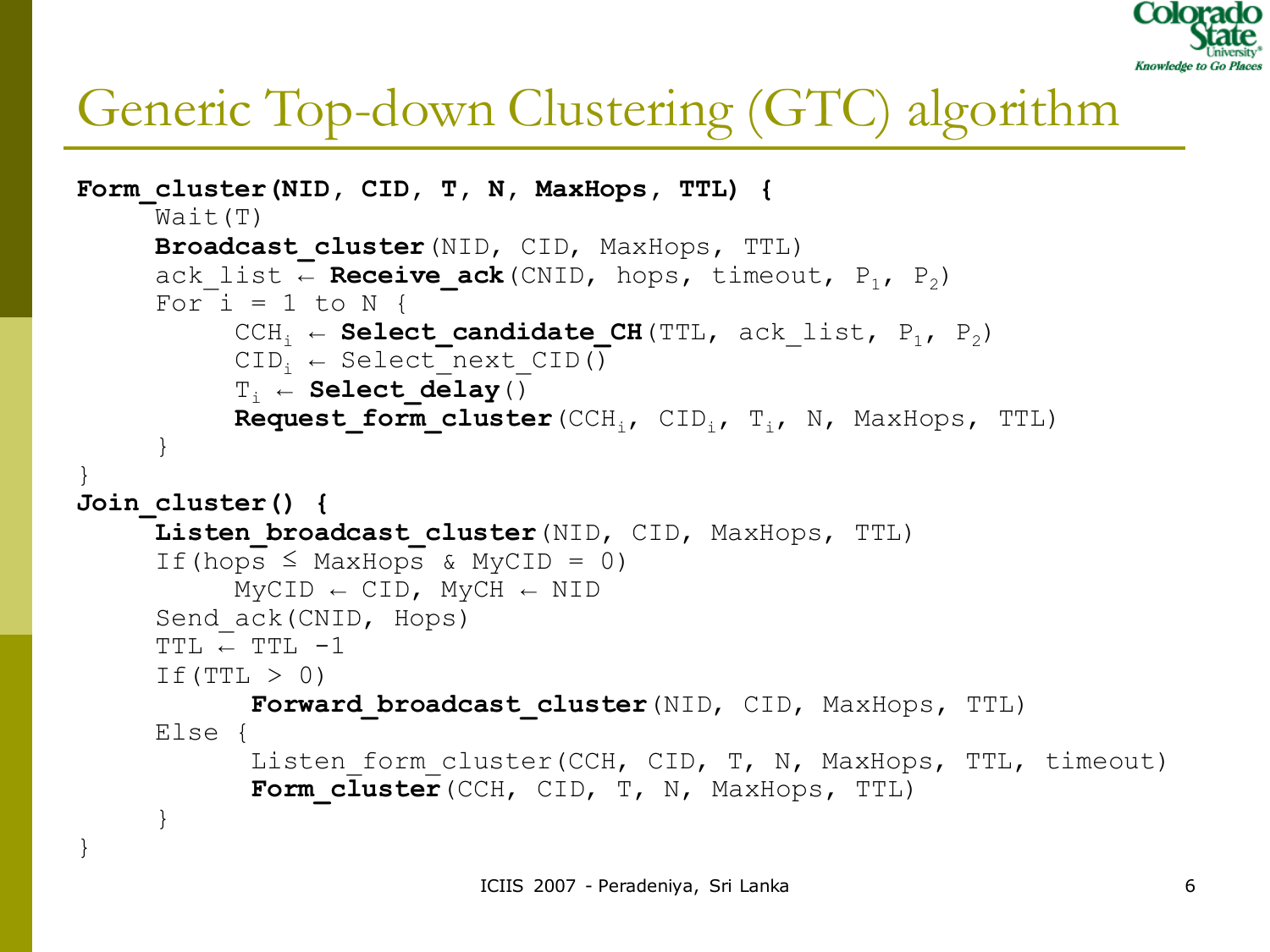

### Cluster formation

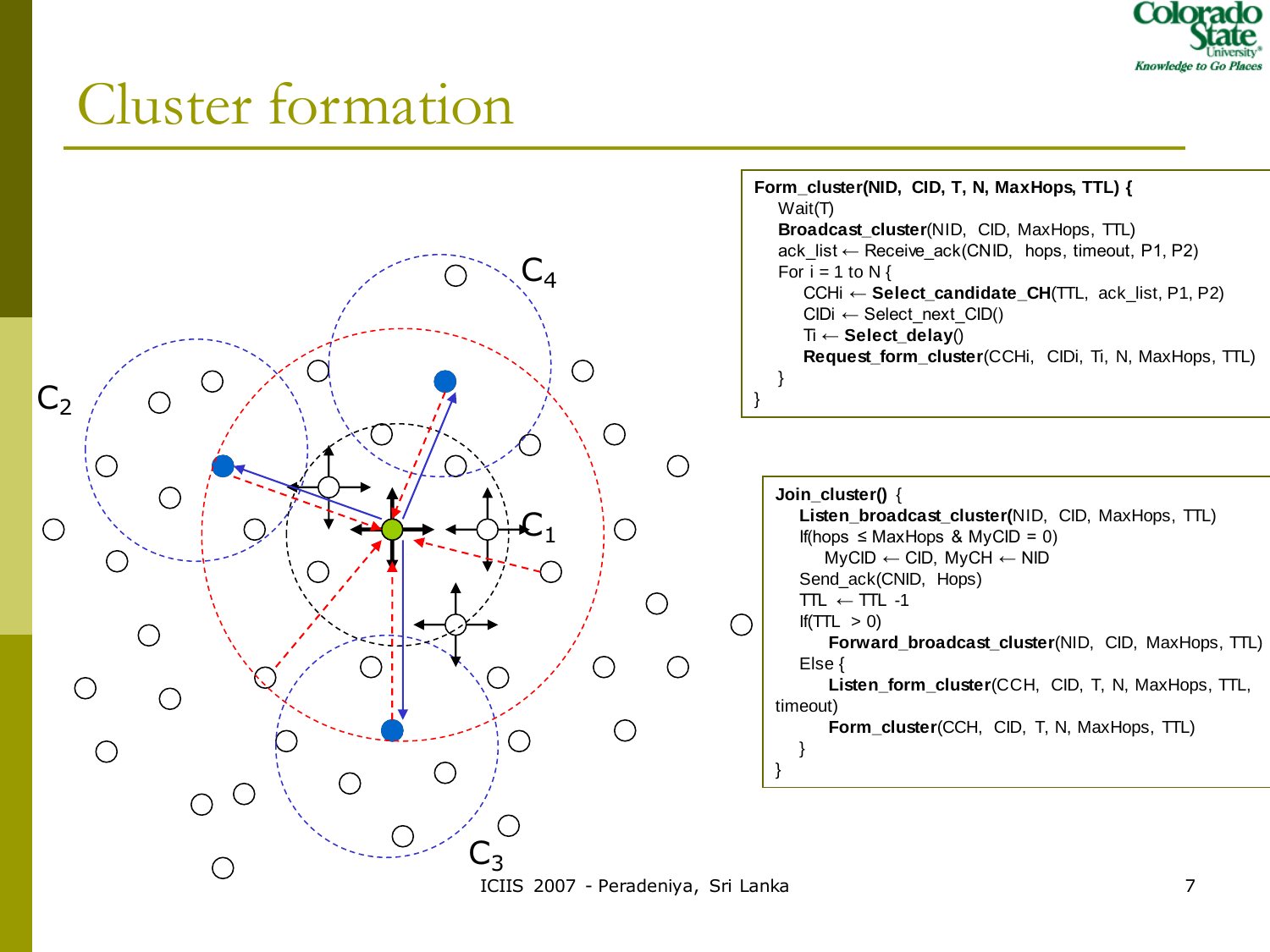

### Cluster tree formation

□ Cluster tree is formed by keeping track of parent & child relationships

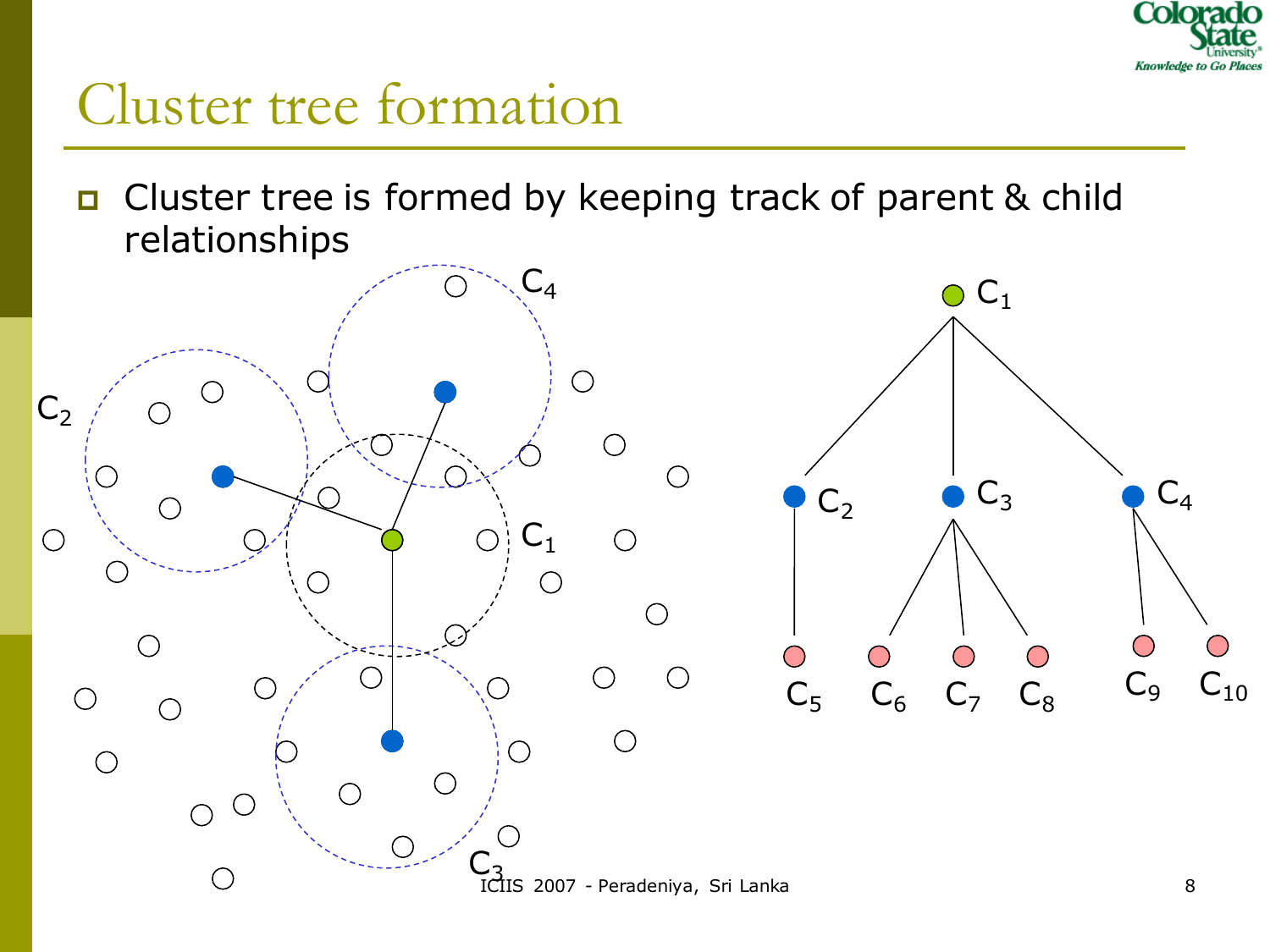

### Control of cluster & cluster tree characteristics

- $\Box$  By varying parameters of the algorithm clusters & cluster tree with desirable properties can be achieved
- **Parameters that can be varied** 
	- *MaxHops* Maximum distance to a child node within a cluster
	- *TTL* No of hops to propagate the cluster formation broadcast
	- *N* No of candidate cluster heads
	- *T<sup>i</sup>* Time delay before forming cluster *i*
	- *CID<sup>i</sup>* New cluster ID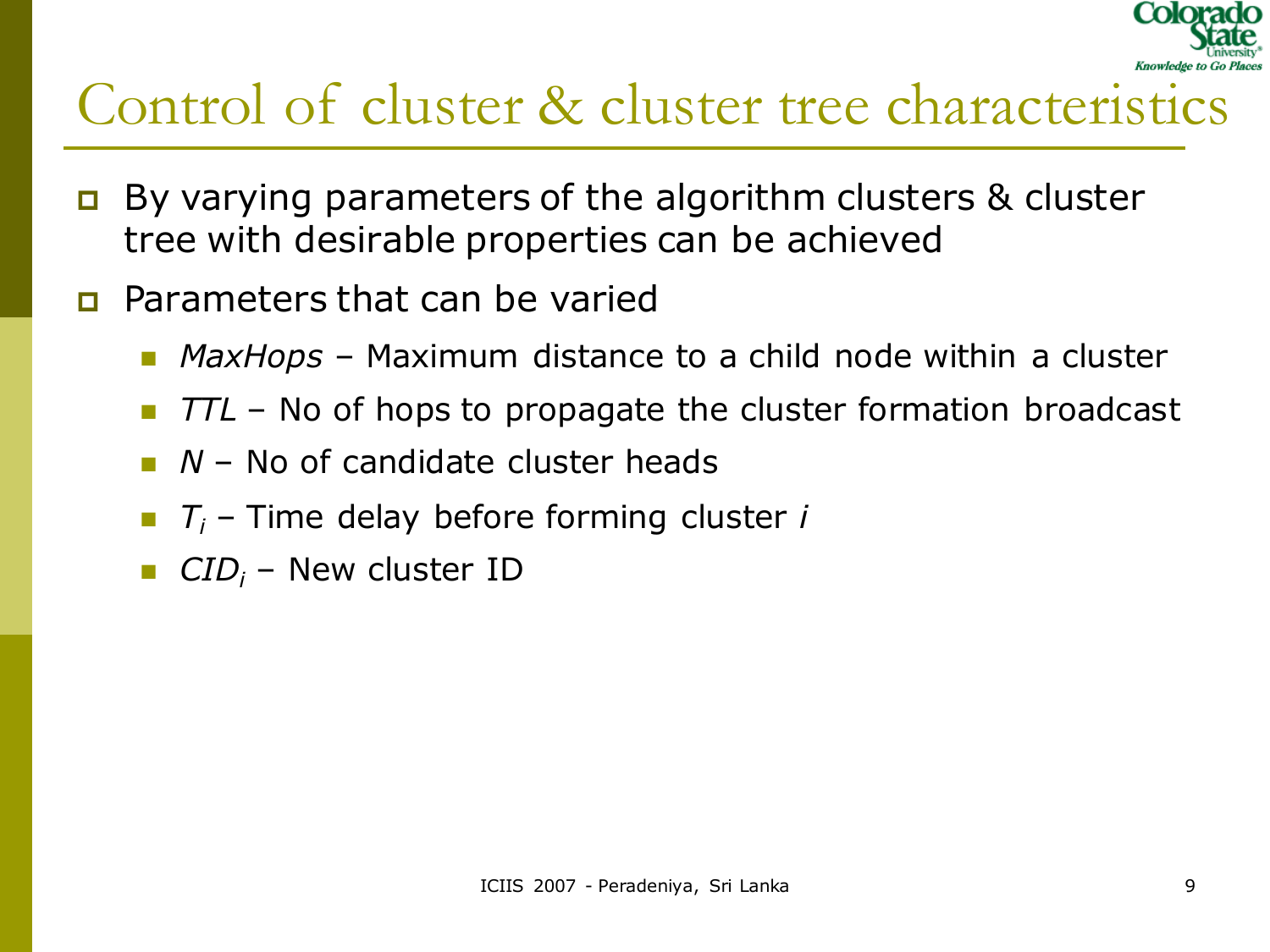

# Controlling *MaxHops* & *TTL*

- *MaxHops* determine the size of a cluster
	- *MaxHops = 1* Single-hop clusters
	- *MaxHops ≥ 2* Multi-hop clusters
- Two variants of the GTC algorithm
	- 1. Simple Hierarchical Clustering (SHC)
		- *TTL = MaxHops*
		- **n** New clusters heads are selected from nodes that are within the parent cluster
		- This is similar to the IEEE 802.15.4 clustering
	- 2. Hierarchical Hop-ahead Clustering (HHC)

*TTL = 2 × MaxHops + 1*

**n** New clusters heads are selected from nodes that are outside the parent cluster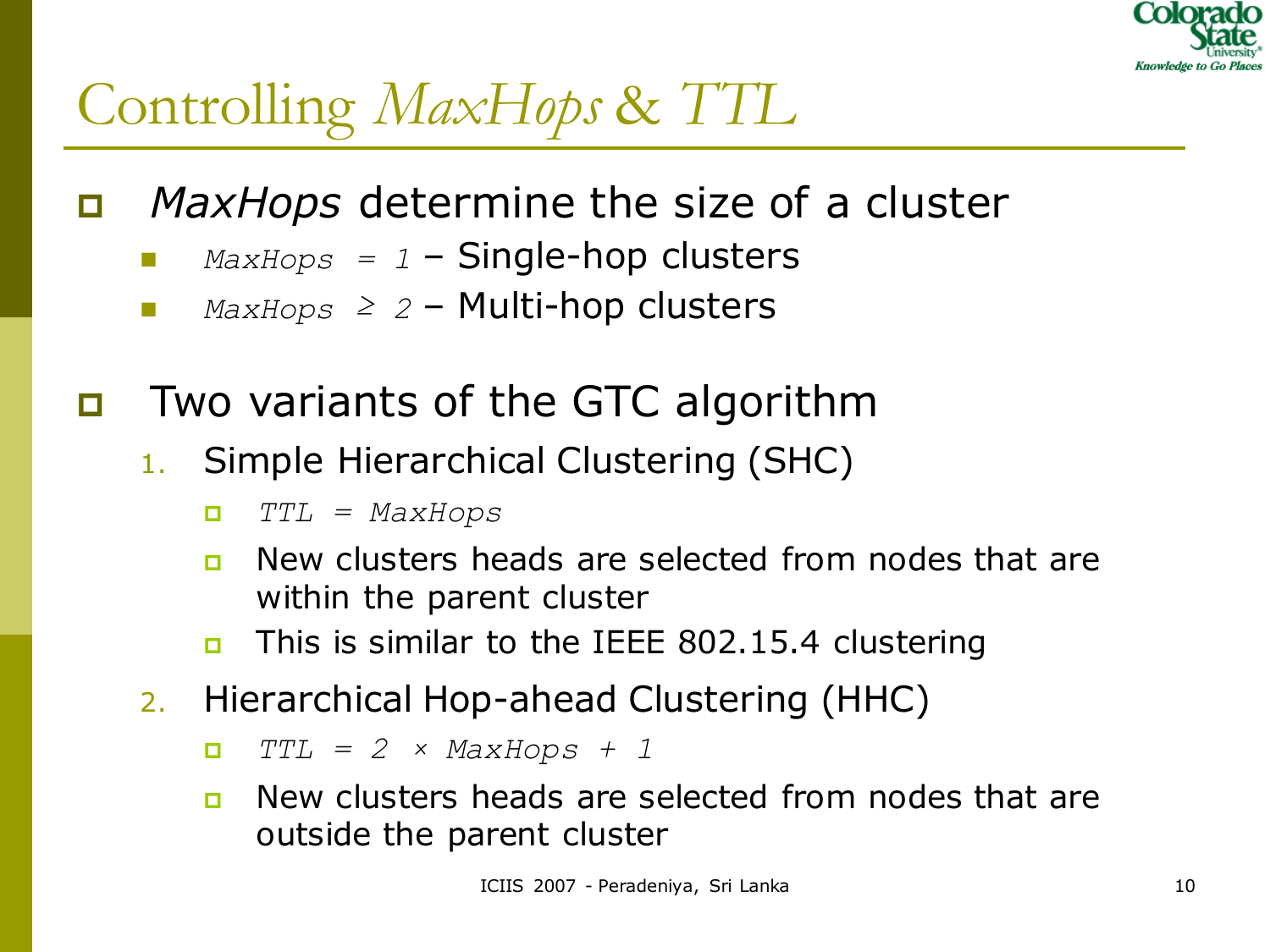

### Ideal SHC & HHC clusters





SHC - Simple Hierarchical Clustering HHC - Hierarchical Hop-ahead Clustering *MaxHops = TTL = 1 N = 3*

*MaxHops = 1 TTL = 3 N = 6*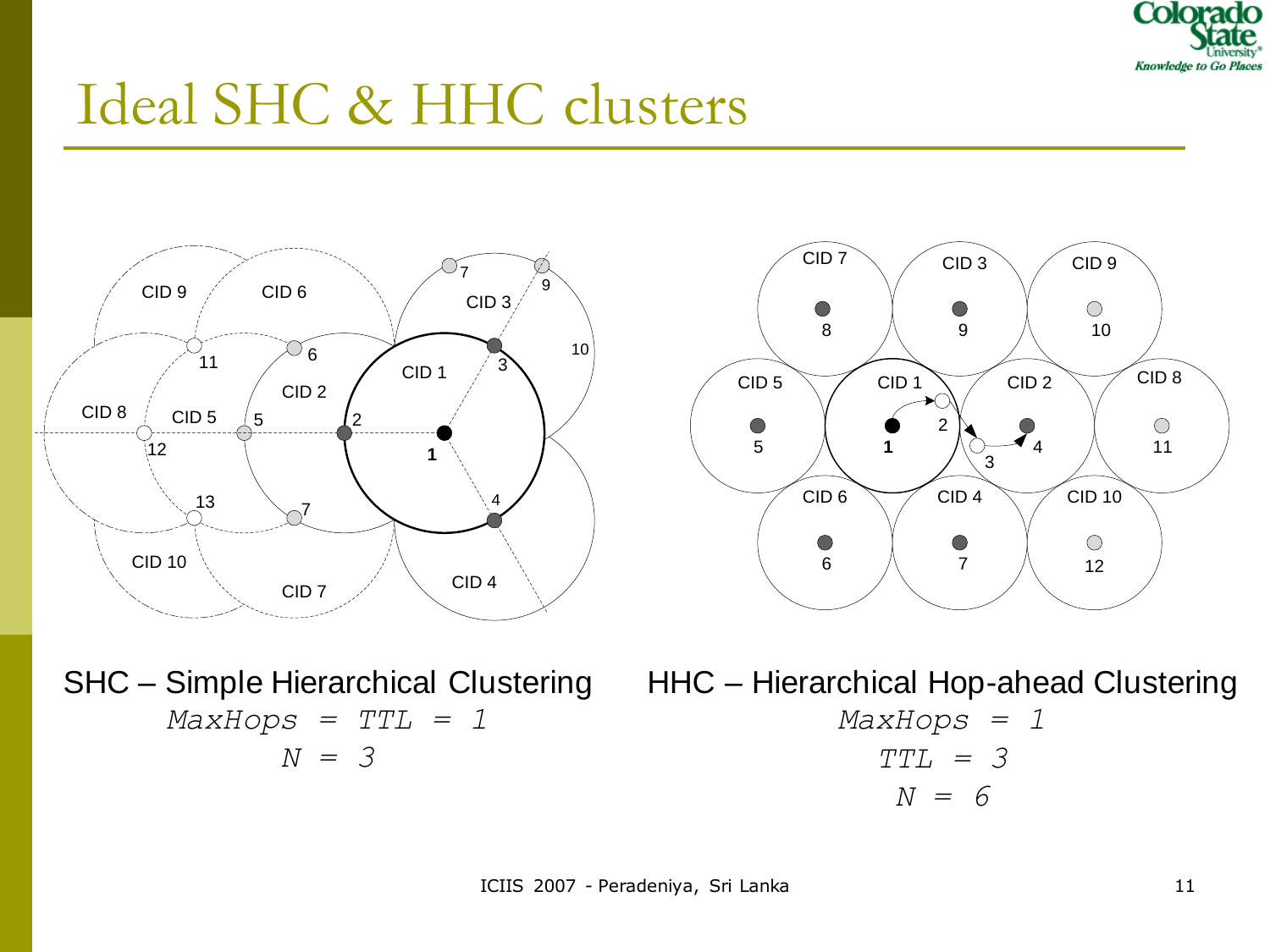

### Controlling time delay (T)

- **Each candidate cluster head waits sometime before forming** a cluster
- This delay prevents collisions
- $\Box$  By varying time delay shape of the cluster tree can be controlled
	- Breadth-first, depth-first or some scheme in between

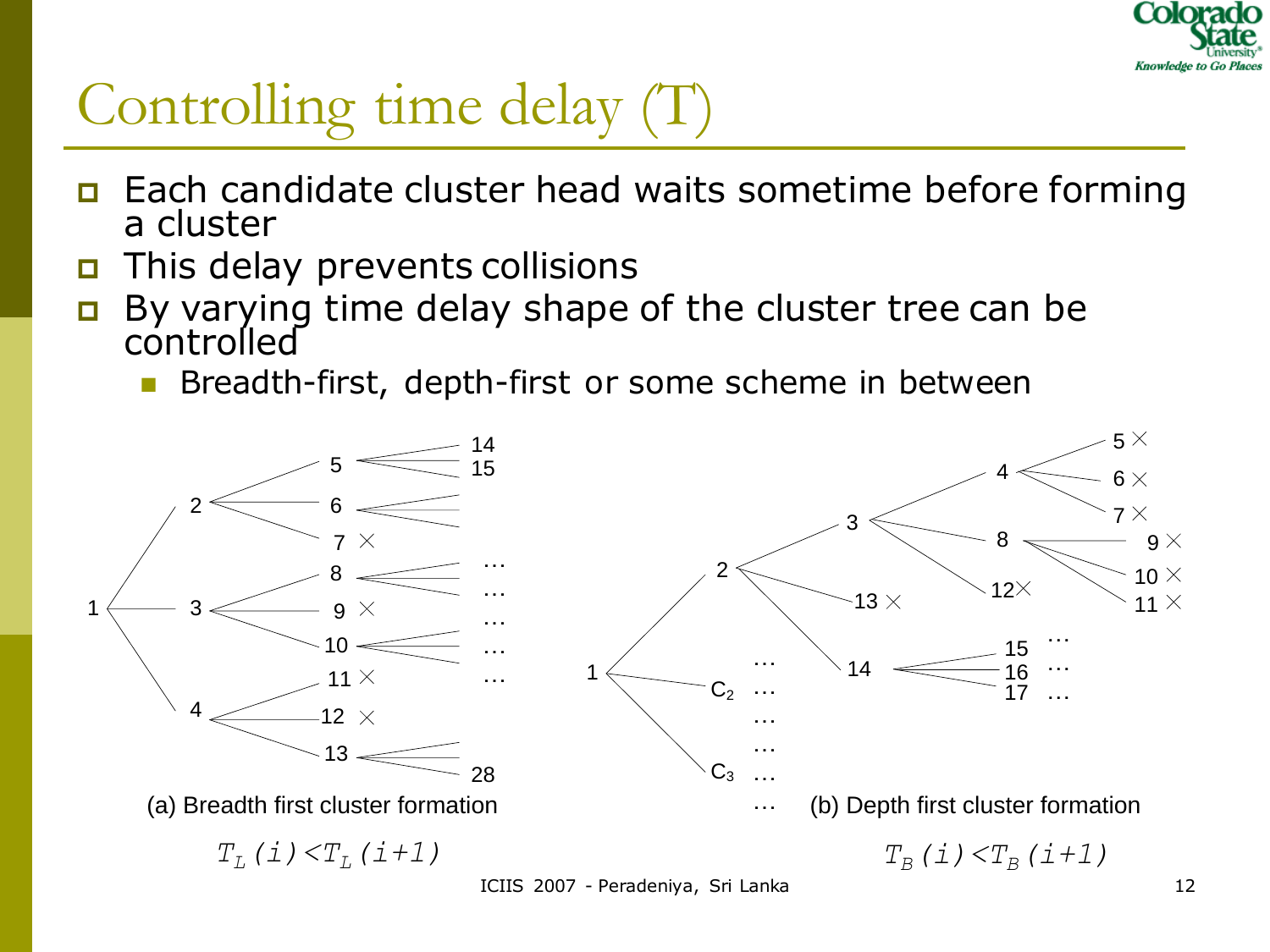

### New cluster ID

□ New cluster ID can be assigned

- as a sequence of numbers  $-1$ , 2, 3 Root node must assign cluster ID
- based on node ID of the candidate cluster head
	- *CID = NID*

**Parent cluster heads can assign cluster ID** 

- based on hierarchical naming
	- **Parent cluster heads can assign cluster ID**
	- Simplified routing
	- **n** Much easier with the top-down approach

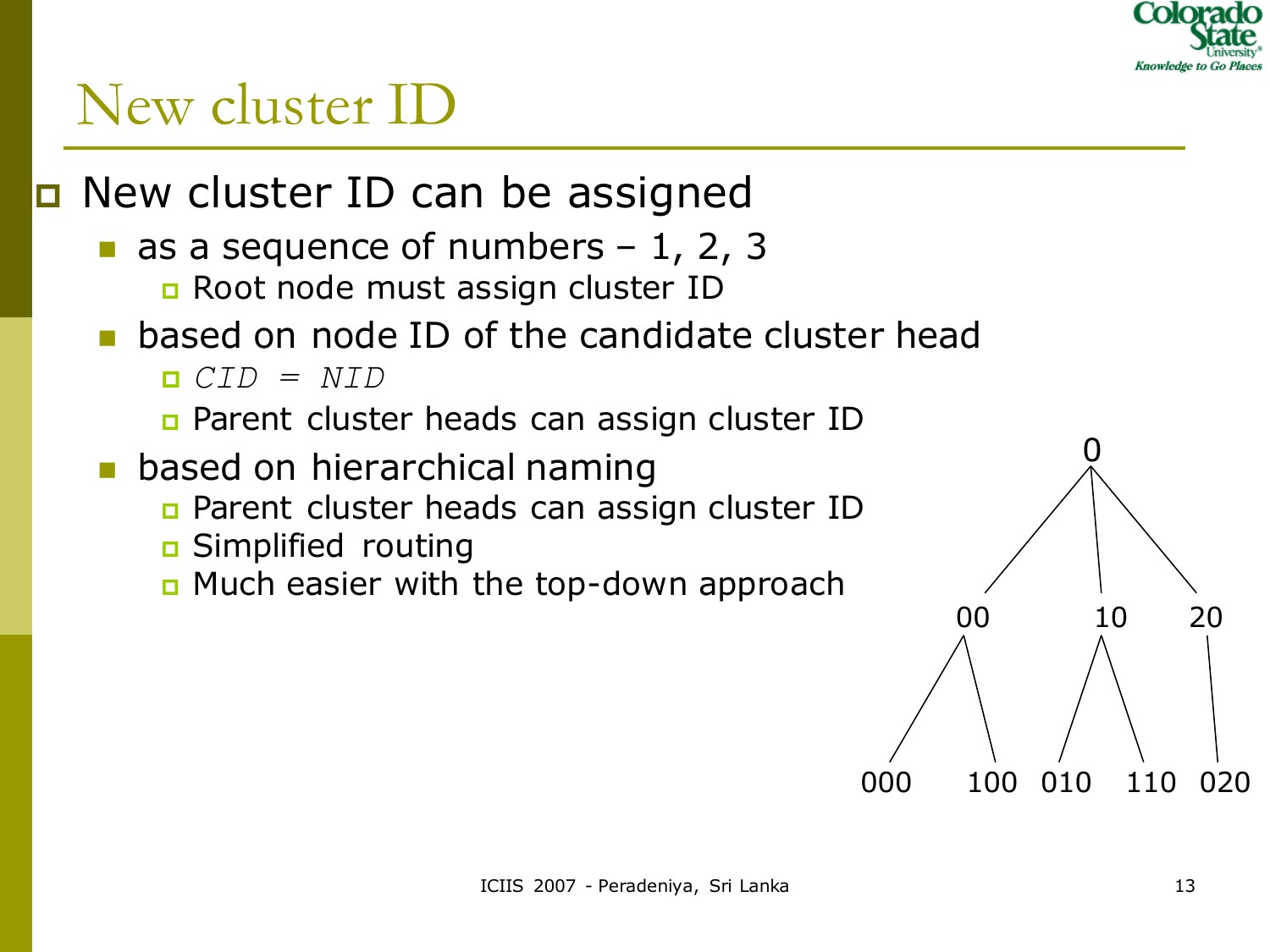



# Simulation Results

ICIIS 2007 - Peradeniya, Sri Lanka 14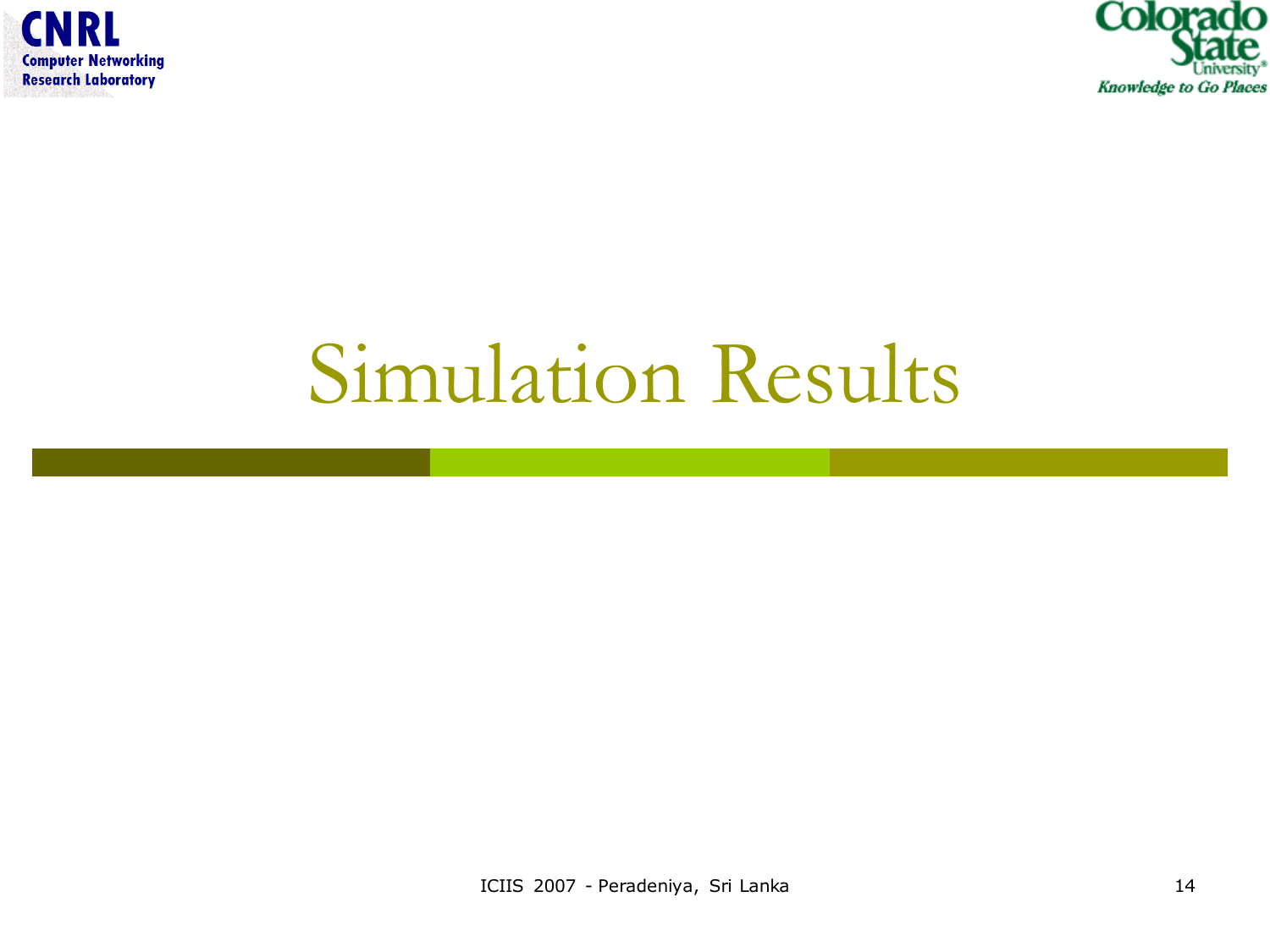

### Simulator

- A discrete event simulator was developed using C
- $\Box$  Nodes were randomly placed on a 100 $\times$ 100 square grid with a given probability
	- e.g. 1,  $0.5 & 0.25$
- 100 sample runs based on pre-generated networks were considered
- *N* was selected such that *N=3* for SHC & *N=6* for HHC
- Circular communication model
	- Within clusters Multi-hop
	- Cluster head to cluster head Single-hop
- Assumptions
	- **Nodes were homogeneous**
	- **Stationary**
	- Fixed transmission range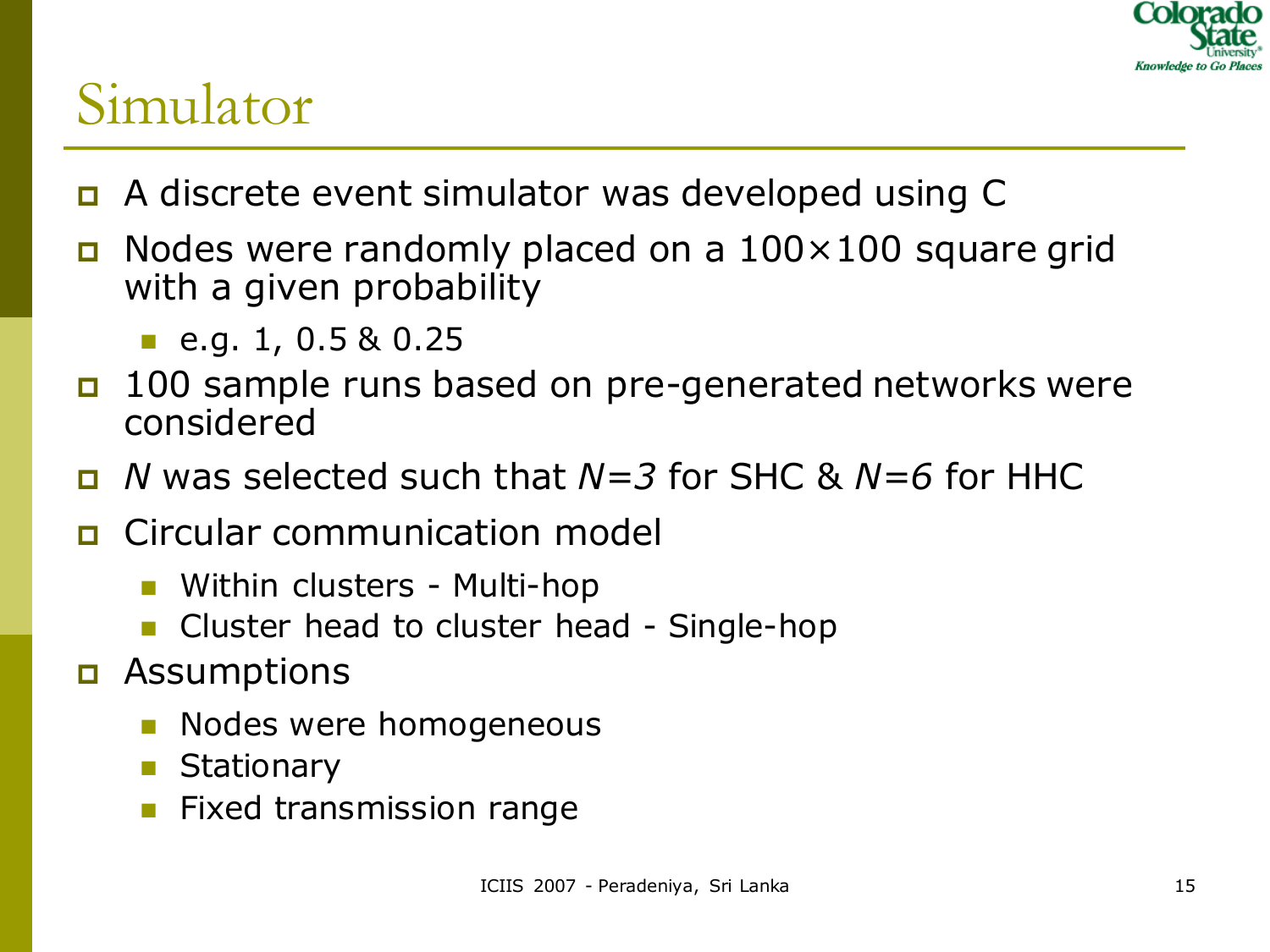

### Physical shape of the clusters



\* Cluster heads are highlighted with circles

#### **HHC produce more circular & uniform clusters**

ICIIS 2007 - Peradeniya, Sri Lanka 16 ansara 16 ansara 16 ansara 16 ansara 16 ansara 16 ansara 16 ansara 16 an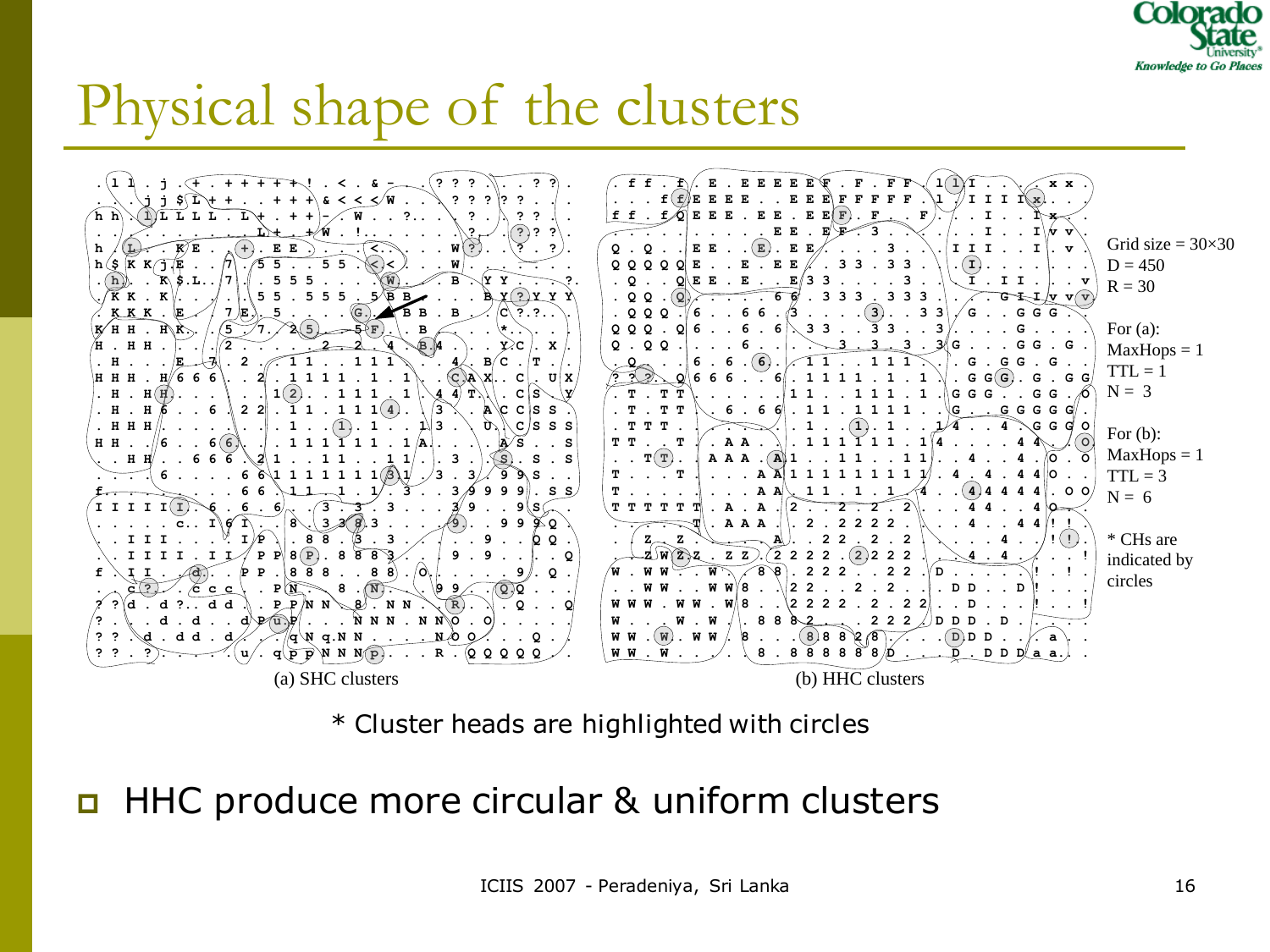

### Why clusters needs to be circular?

- **Efficient coverage of the sensor filed**<sup>[3]</sup>
	- Minimum number of clusters
	- Reduce the depth of the cluster tree
	- Better load balancing
- Topology becomes more predictable
- Reduce intra-cluster signal contention
- Aggregation is more meaningful when cluster head is in the middle
- **D** Measuring circularity
	- Maximum Achievable Circularity (MAC)

$$
MAC_i = \frac{No \ of \ nodes \ in \ cluster \ i}{Total \ no \ of \ nodes \ in \ the \ range \ of \ CH_i} \times 100
$$

ICIIS 2007 - Peradeniya, Sri Lanka 17

[3] M. Demirbas, A. Arora, V. Mittal and V. Kulathumani, "A fault-local self-stabilizing clustering service for wireless ad hoc networks", IEEE Trans. Parallel and Distributed Systems, vol. 17, no. 9, Sept. 2006, pp. 912-922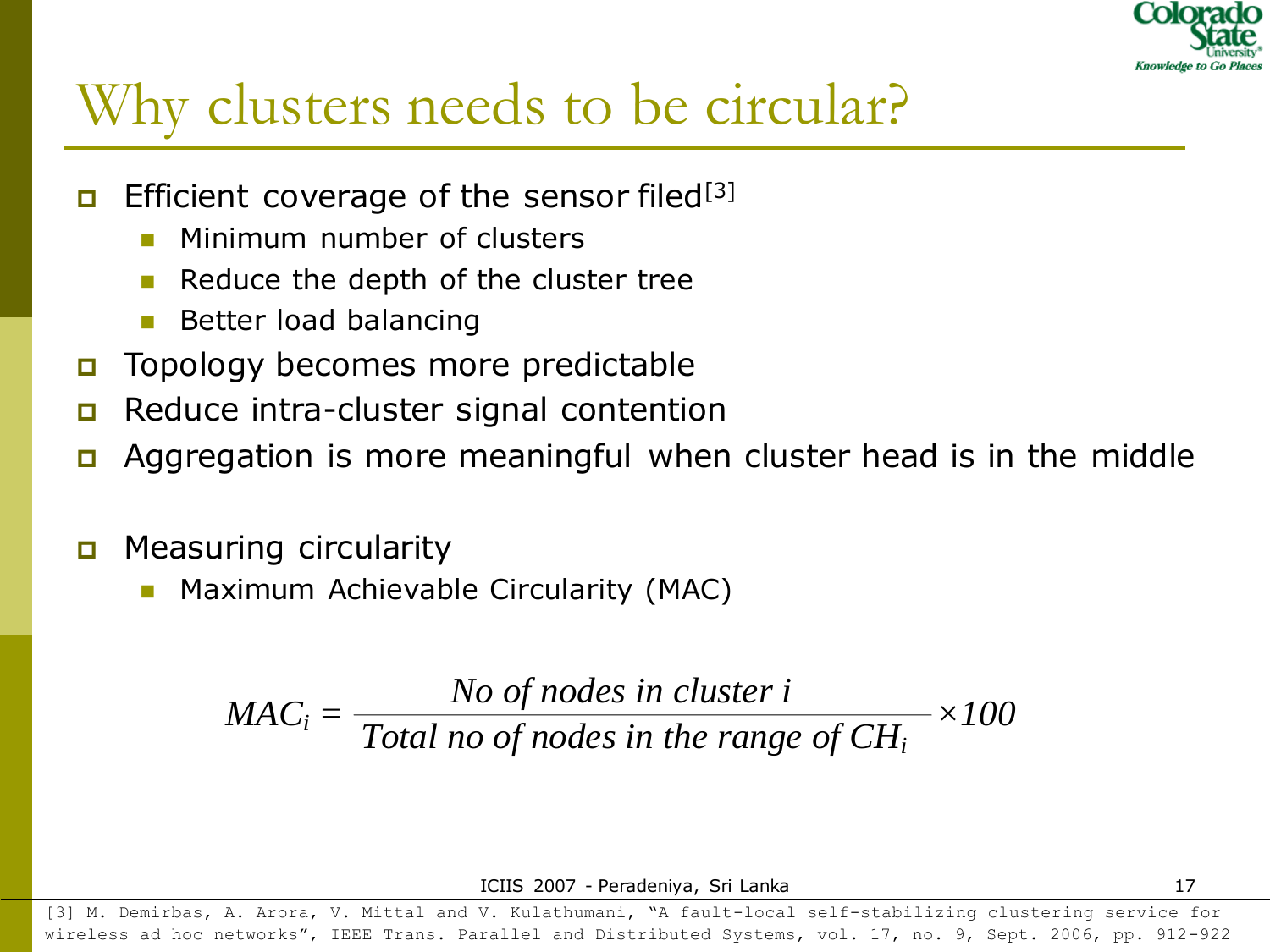

### **Circularity**



#### **HHC produce more circular clusters than SHC**

ICIIS 2007 - Peradeniya, Sri Lanka 18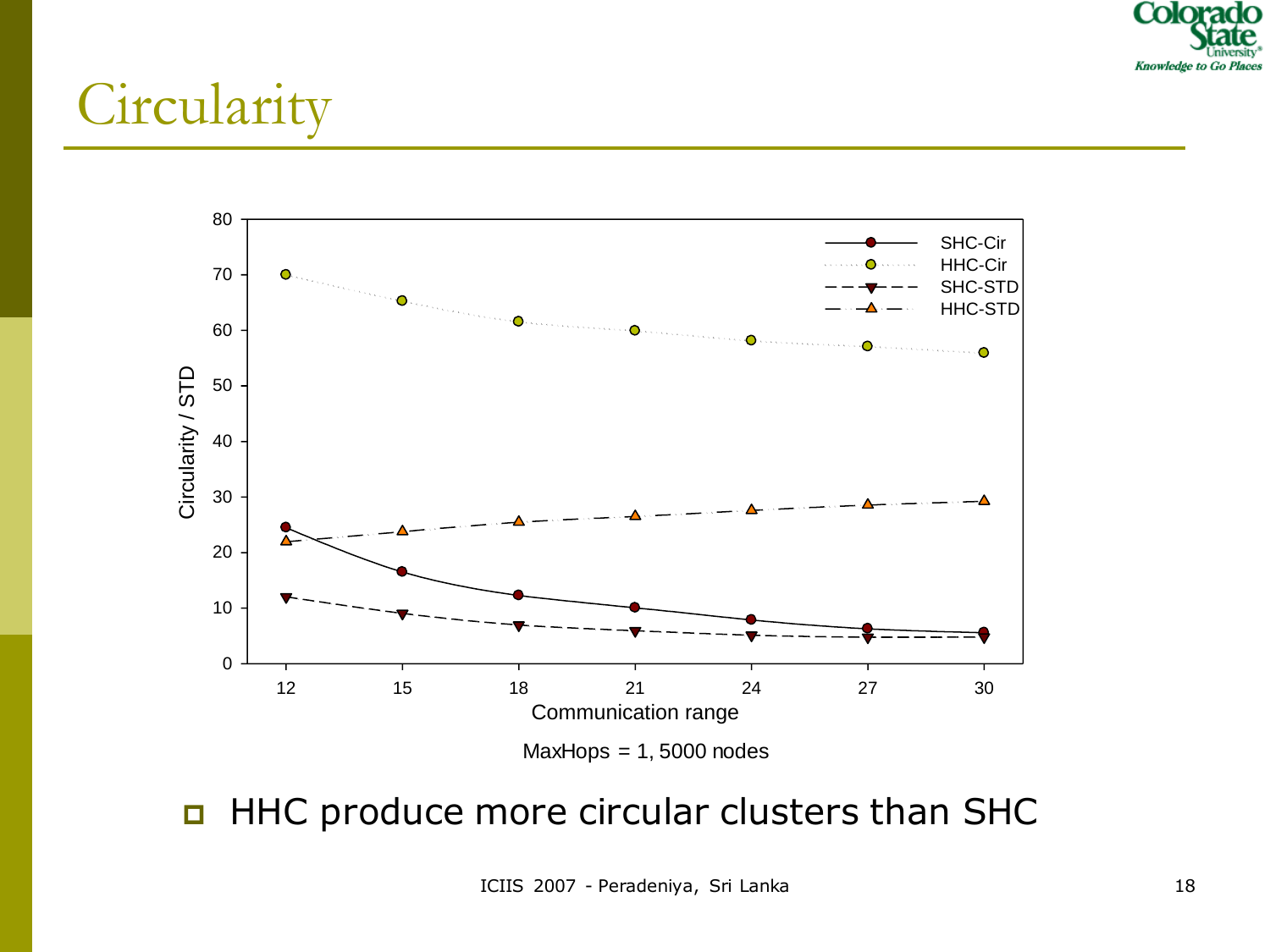

### No of nodes/Clusters



- **HHC produces lesser number of** clusters
- **HHC produces much larger** clusters than SHC
- High STD in HHC is due to smaller clusters at the edge of the sensor field
- Larger clusters are formed as the communication range is increased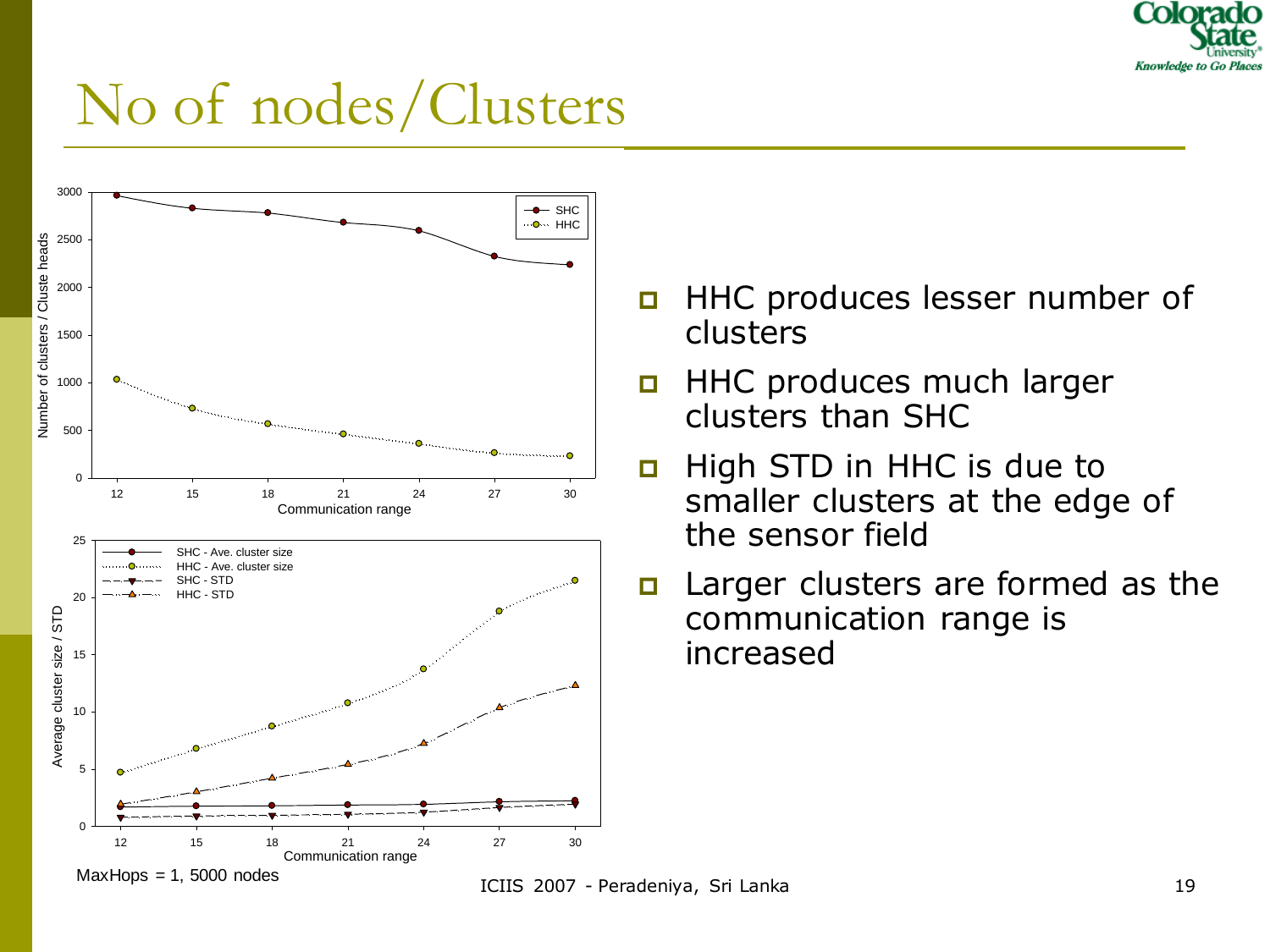

### Node distribution



**HHC produces smaller number of large clusters** SHC produces larger number of small clusters

ICIIS 2007 - Peradeniya, Sri Lanka 20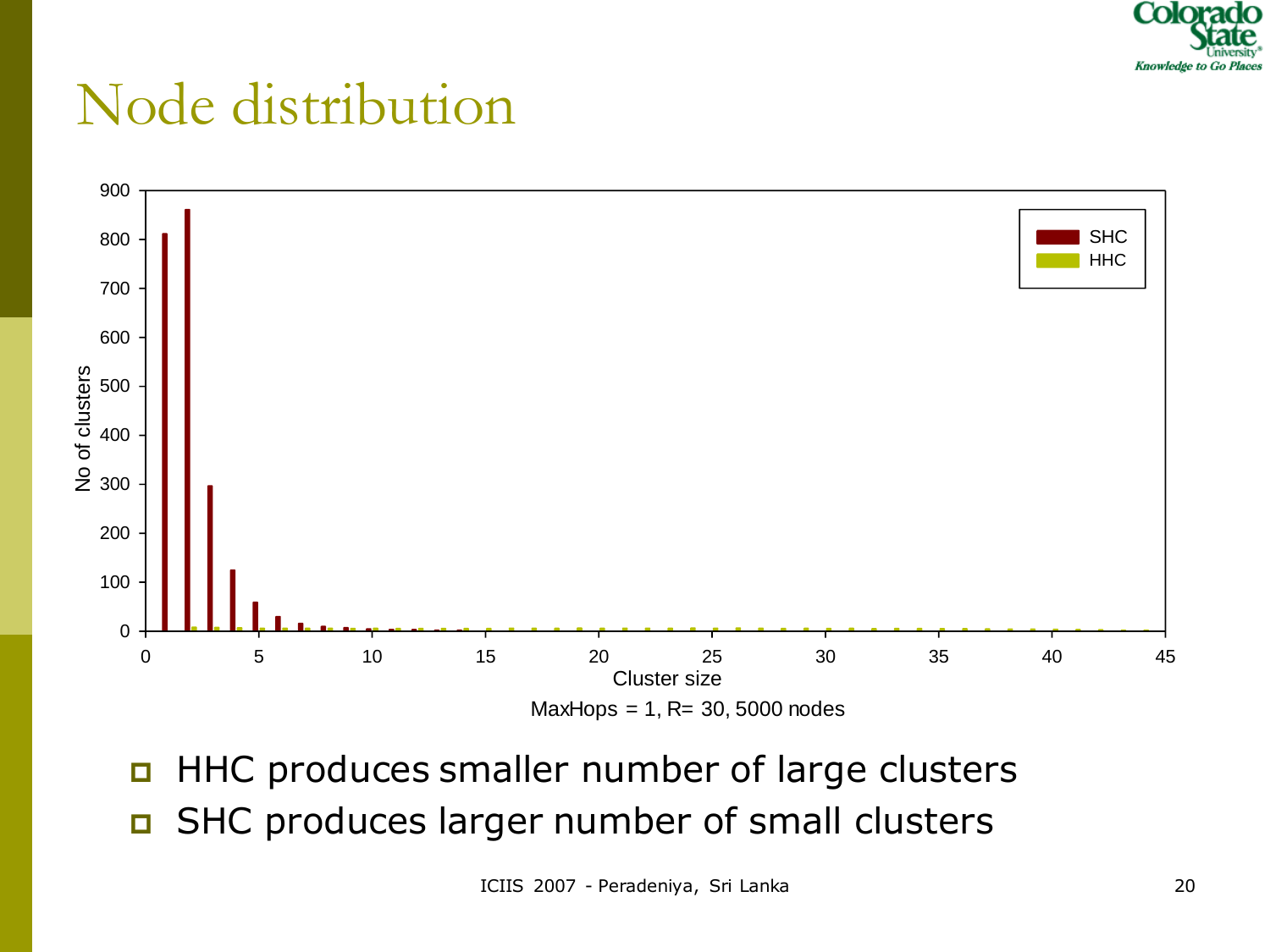

### Node depth distribution - Breadth-first tree formation





- □ Nodes in HHC have a lower depth than SHC
- **D** Depth reduces as the communication range increases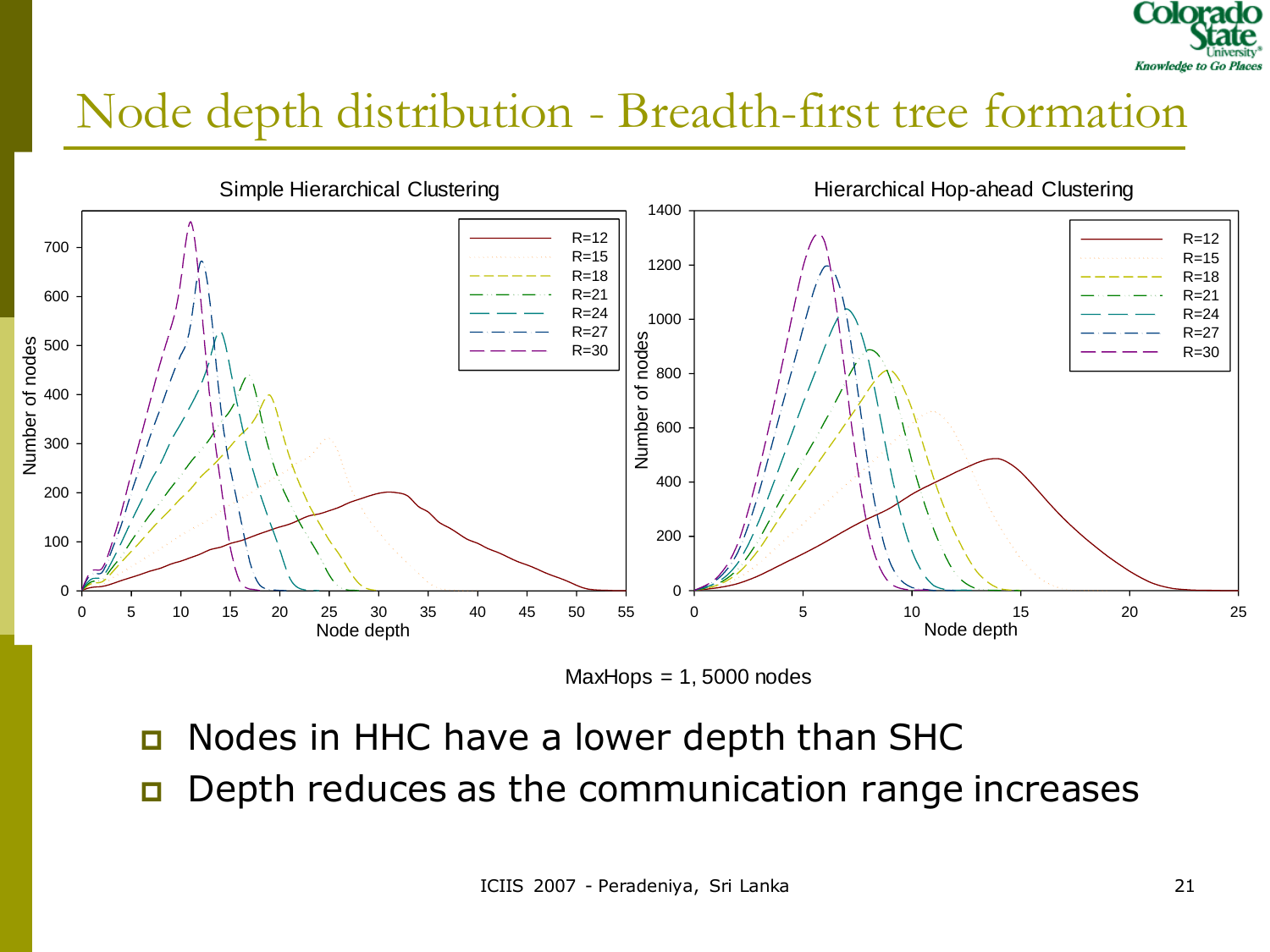

### Node depth distribution - Multi-hop clusters (breadth-first tree formation)



 $R = 12,5000$  nodes

#### Depth reduces as the *MaxHops* increases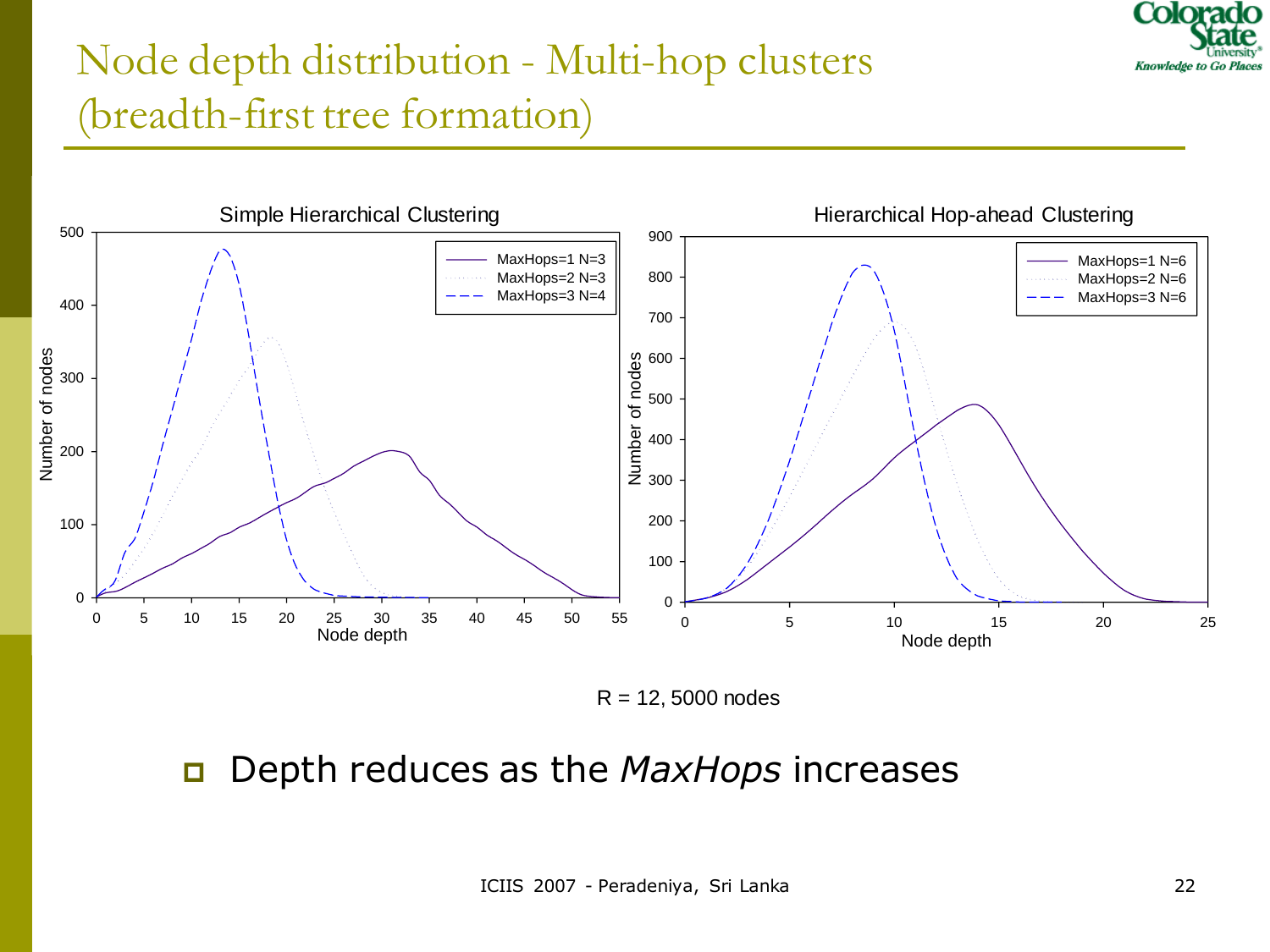

### Node depth distribution - Depth-first tree formation



Depth reduces as the *MaxHops* increases

ICIIS 2007 - Peradeniya, Sri Lanka 23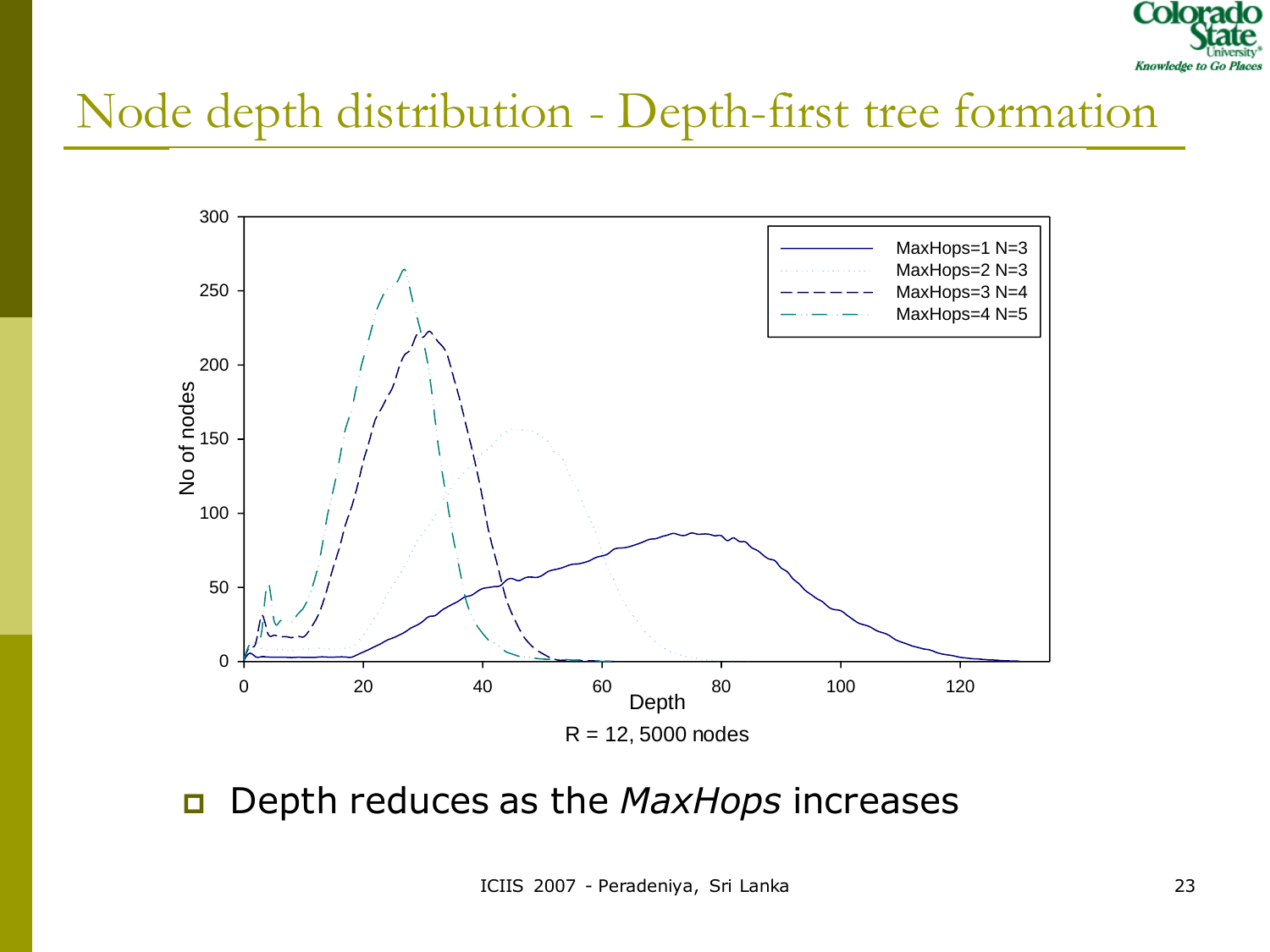

# Hierarchical routing



- Routing through cross links
	- Reduce burden on the root node
	- **Lower latency**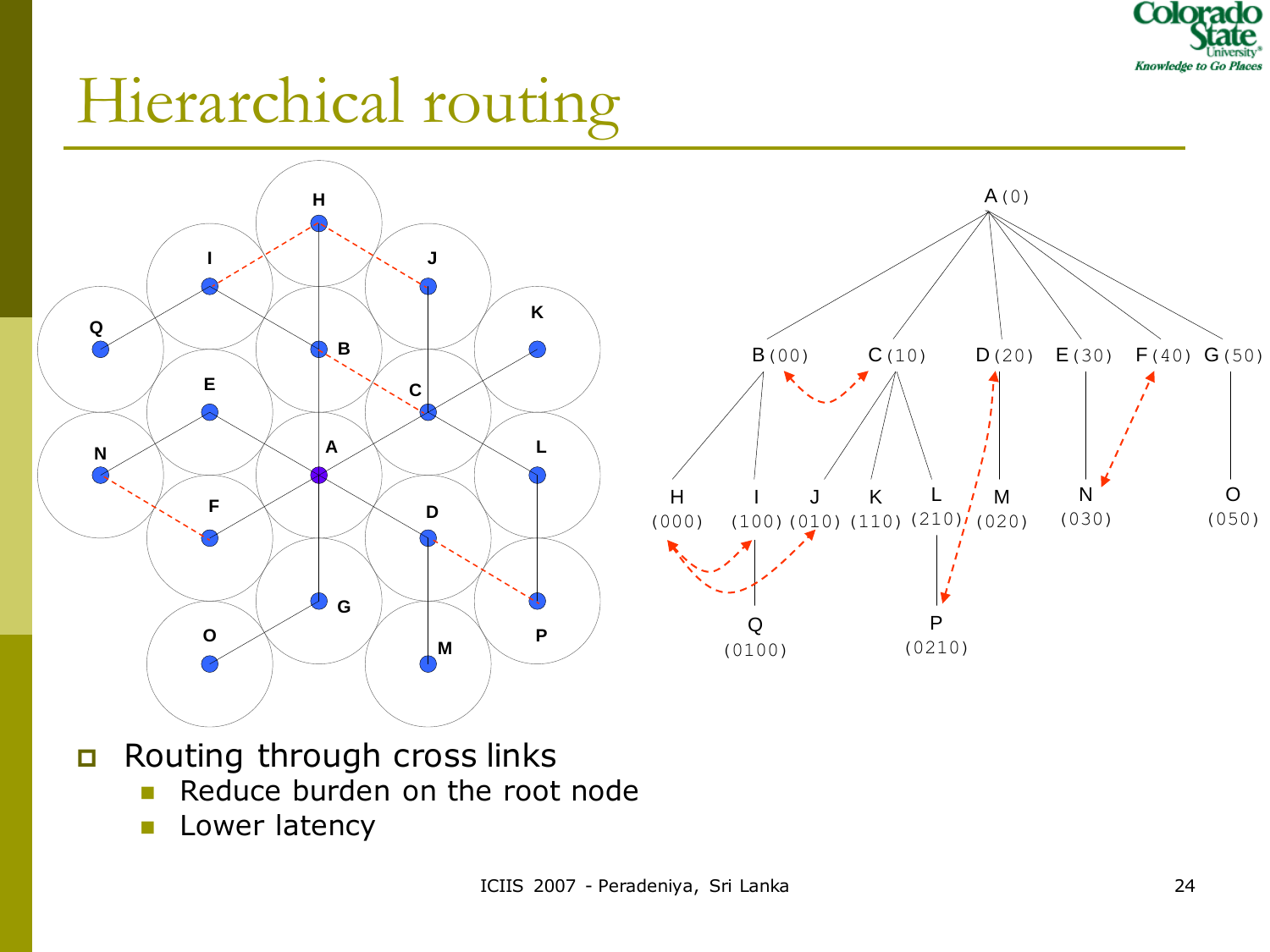# Hierarchical routing & routing with cross links



Routing with cross links significantly increase the number of

Colora

**Knowledge** to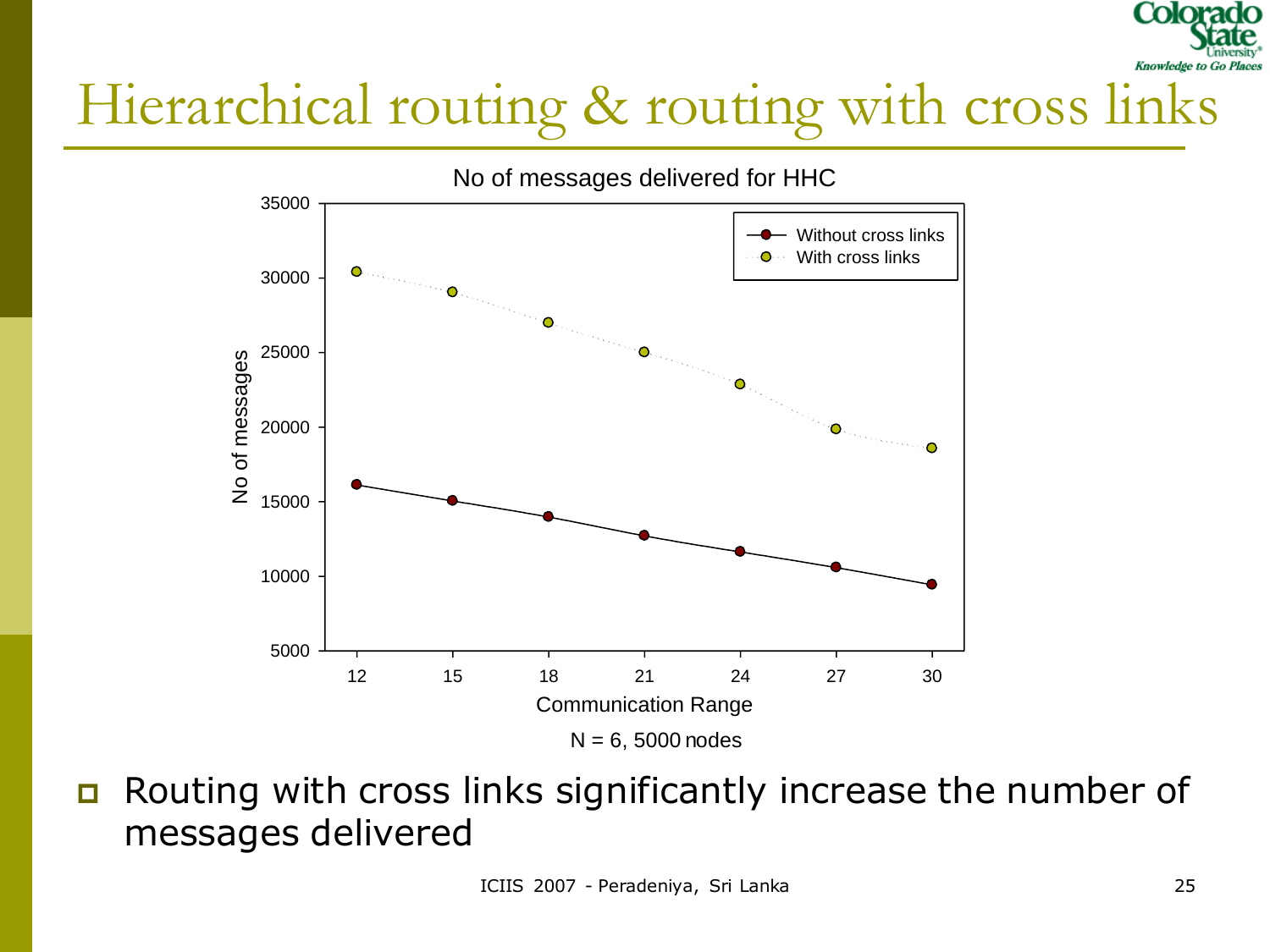

### Conclusions & future work

- The proposed algorithm is independent of neighbourhood information, location awareness, time synchronization & network topology
- a Algorithm scales well into large networks
- **D** The HHC outperforms SHC
- **D** We are currently working on
	- **Further optimizing clusters after they are formed** 
		- **Balancing the cluster tree**
		- **n** Further reducing node depth
	- **Energy aware routing that will further increase the number of** messages delivered
		- Increased network lifetime
	- Determining suitable parameter values (*MaxHops*, *TTL*, *N*, *T*, etc.) for optimum performance of the algorithm.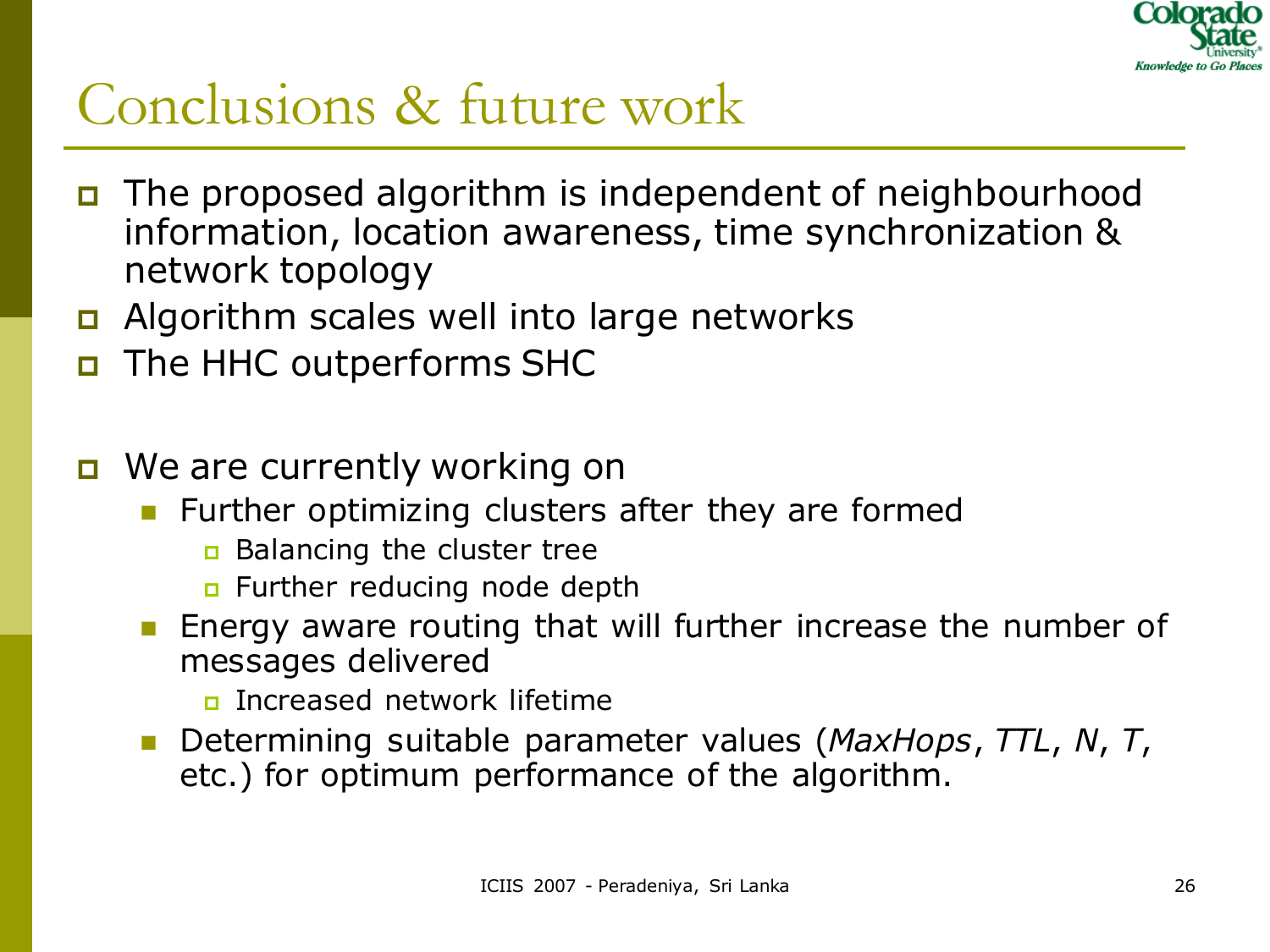